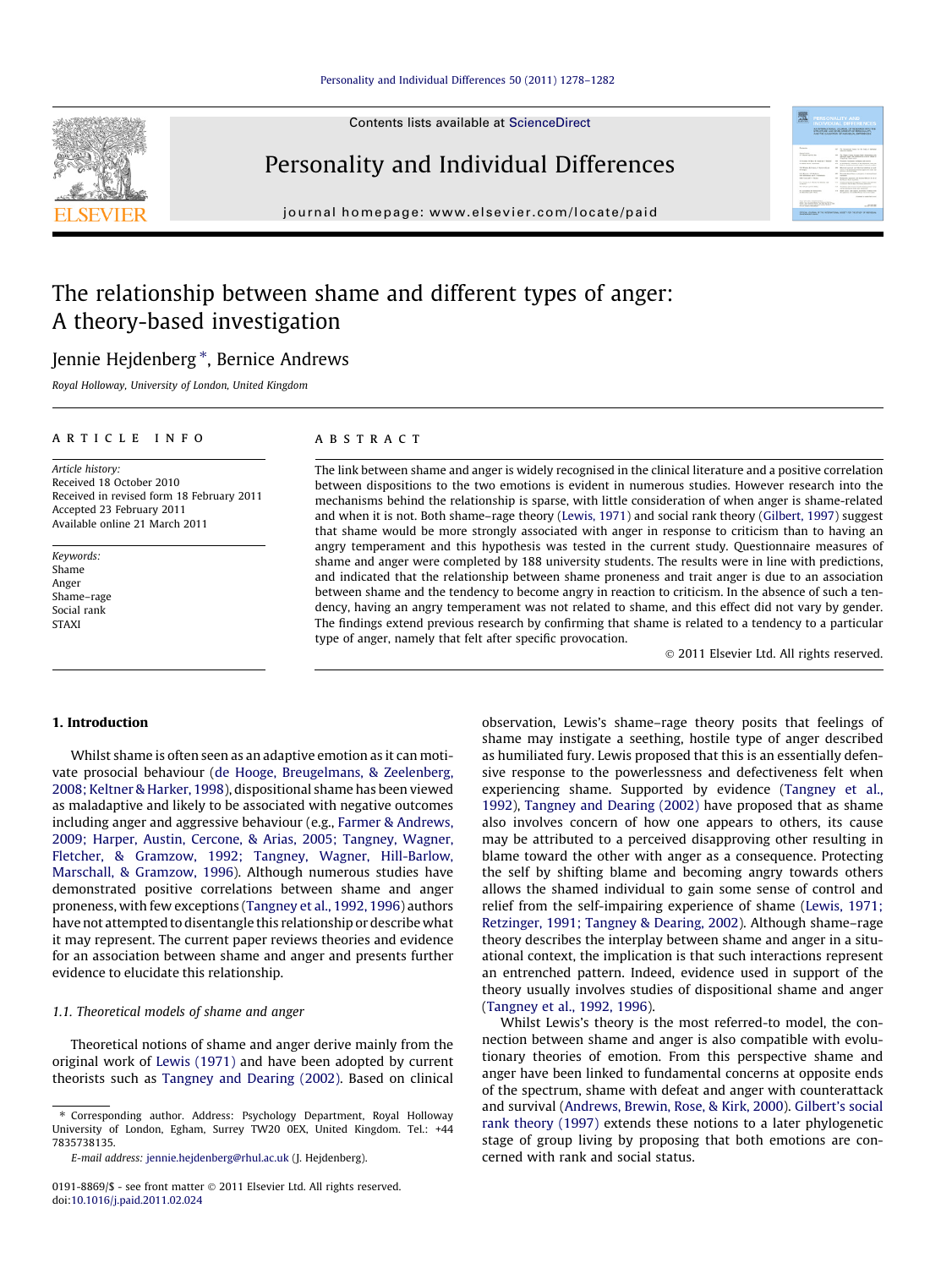<span id="page-1-0"></span>In evolutionary terms, competing for scarce resources is one of the most primitive behaviours to increase fitness and the potential to acquire such resources is thought to underlie social status conferral [\(Gilbert, 1997\)](#page-4-0). When faced with threats to status and resources, evolved defence systems are rapidly activated, including fight, flight or submission, which are related to different types of defence emotions (anger, fear, shame; [Gilbert, 2002](#page-4-0)). According to [Gilbert \(1997\)](#page-4-0), shame evolved to protect one's social status by signalling a threat to status or loss of status. This can be countered in several ways: one can accept the lowered status and show submissiveness to avoid further conflict. Alternatively, status can be maintained or improved by strategies that increase social attractiveness through prosocial behaviour, competence or talent, or by strategies that signal agency and power using anger and aggression ([Gilbert, 1997, 2002](#page-4-0)). The defensive strategy adopted may depend on individual differences such as those relating to prior learning experiences, or on situational factors and physiological states ([Gilbert, 2002](#page-4-0)).

In general terms, Lewis's shame–rage theory and Gilbert's social rank theory both construe anger as a defensive action. According to shame–rage theory, anger should be particularly motivated by and associated with self-concept concerns. According to social rank theory, anger should be associated with concerns over status. Both models imply that shame should be related to anger as a response to threats to ego and rank rather than to the type of unfocused anger that might result from having an angry temperament.

# 1.2. Research and methodological issues in the study of shame and anger

The different types of anger outlined in the clinical and evolutionary models are reflected in Spielberger's well established anger scale (STAXI: [Spielberger, 1999\)](#page-4-0). The measure consists of two subscales: angry temperament and angry reaction to criticism, which have consistently been identified in factor analytic studies of STAXI trait anger items [\(Forgays, Forgays, & Spielberger, 1997; Fuqua](#page-4-0) [et al., 1991\)](#page-4-0). Whilst the angry temperament subscale reflects the tendency to feel angry in the absence of specific provocation (with items such as 'I am a hot headed person' and 'I am quick tempered'), angry reaction to criticism represents the frequency of angry feelings in response to criticism ('I feel infuriated when I do a good job and get a poor evaluation', 'it makes me furious when I am criticised in front of others'). One of these studies reported a modest correlation between the two subscales in college students  $(r = .37, N = 455$ ; Fugua et al., 1991) and the authors suggested that they should be considered separately.

Five studies have presented data on the relation between shame-proneness and the STAXI trait anger scale [\(Farmer &](#page-4-0) [Andrews, 2009; Harper et al., 2005; Hoglund & Nicholas, 1995;](#page-4-0) [Milligan & Andrews, 2005; Tangney et al., 1992](#page-4-0)), three of which reported data from the two subscales. In the two which did not, relevant data were retrieved from the authors for the purpose of this review. The subscales' relative contributions to shame-proneness were however not the focus of any of these studies and were not specifically considered. Further details of these studies are presented in Table 1; they do not represent an exhaustive review of all shame and anger studies, but only those in which the STAXI trait anger scale was used as this is presently the only trait anger measure that distinguishes between angry temperament and angry reaction to criticism.

With the exception of [Farmer and Andrews' \(2009\)](#page-4-0) offender sample all these studies found significant correlations of moderate magnitude between shame-proneness and trait anger overall. The relation between shame and the STAXI subscales has however been somewhat inconsistent across studies. In three studies shame appeared to bemore strongly related to angry reaction to criticism than to angry temperament although correlational differences were not specifically tested ([Farmer & Andrews, 2009; Hoglund & Nicholas,](#page-4-0) [1995; Tangney et al., 1992](#page-4-0)). [Tangney et al. \(1992\)](#page-4-0) reported in a student sample that whilst both angry reaction to criticism and angry temperament were significantly related to increased levels of shame measured by the Test of Self-Conscious Affect (TOSCA: [Tangney,](#page-4-0) [Wagner, & Gramzow, 1989](#page-4-0)), the effect size for angry temperament was small (.13 bivariate correlation; see Table 1). [Hoglund and Nich](#page-4-0)[olas \(1995\)](#page-4-0) considered the relative importance to TOSCA shame of a number of anger and hostility variables in students including the two STAXI trait anger subscales in a regression analysis. However, the actual correlation coefficients were not reported and could not be retrieved. The results were described in text, such that when all anger and hostility variables were considered simultaneously, shame was positively related to angry reaction to criticism in females only, and there was no relation to angry temperament in either gender. In the third study, [Farmer and Andrews \(2009\)](#page-4-0) examined the relation between shame as measured by the Experience of Shame Scale (ESS: [Andrews, Qian, & Valentine, 2002](#page-4-0)) and the STAXI trait anger subscales in two male samples, young offenders, and students. The authors found that angry reaction, but not angry temperament, was significantly correlated with shame-proneness in the male students. Neither correlation was significant in the young offenders, whose shame levels were comparatively low. Two further studies did not find any apparent differential effects for angry temperament and angry reaction in relation to shame. In the studies by [Harper et al. \(2005\)](#page-4-0) using TOSCA with male students in dating relationships and [Milligan and Andrews \(2005\)](#page-4-0) using the ESS with female offenders, angry temperament and angry reaction to criticism both correlated significantlywith shame at similarmagnitudes.

#### Table 1

Summary of studies examining the relationship between STAXI trait anger subscales and measures of shame proneness.

| Study                                                                 | Sample                | N   | Shame measure | STAXI trait anger              |                            |              |
|-----------------------------------------------------------------------|-----------------------|-----|---------------|--------------------------------|----------------------------|--------------|
|                                                                       |                       |     |               | Temperament Reaction           |                            | Overall      |
| Tangney et al. (1992) Study 2                                         | Students (71% female) | 252 | <b>TOSCA</b>  | $.13*$                         | $.26***$                   | $.33***$     |
| Hoglund and Nicholas (1995) (No correlation<br>coefficients reported) | Students (49% female) | 208 | <b>TOSCA</b>  | Correlation not<br>significant | Correlation<br>significant | Not reported |
| Harper et al. $(2005)^{a}$                                            | Male students         | 150 | <b>TOSCA</b>  | .30 <sup>2</sup>               | $.29$ <sup>**</sup>        | $.35***$     |
| Milligan and Andrews $(2005)^{a}$                                     | Female prisoners      | 89  | <b>ESS</b>    | $32***$                        | $.41***$                   | $.42***$     |
| Farmer and Andrews (2009)                                             | Male students         | 60  | ESS           | .12                            | $.56**$                    | .47          |
|                                                                       | Male young offenders  | 56  |               | $-.03$                         | .17                        | .05          |

Note. ESS, Experience of Shame Scale ([Andrews et al., 2002](#page-4-0)); STAXI, State Trait Anger Expression Inventory ([Spielberger, 1999\)](#page-4-0); TOSCA, Tests of Self-Conscious Affect ([Tangney,](#page-4-0) [Wagner, & Gramzow, 1989\)](#page-4-0).

<sup>a</sup> Correlation coefficients provided by personal communication with the study's authors

 $p < .05$ .

 $p < .01$ .

 $p < .001$ .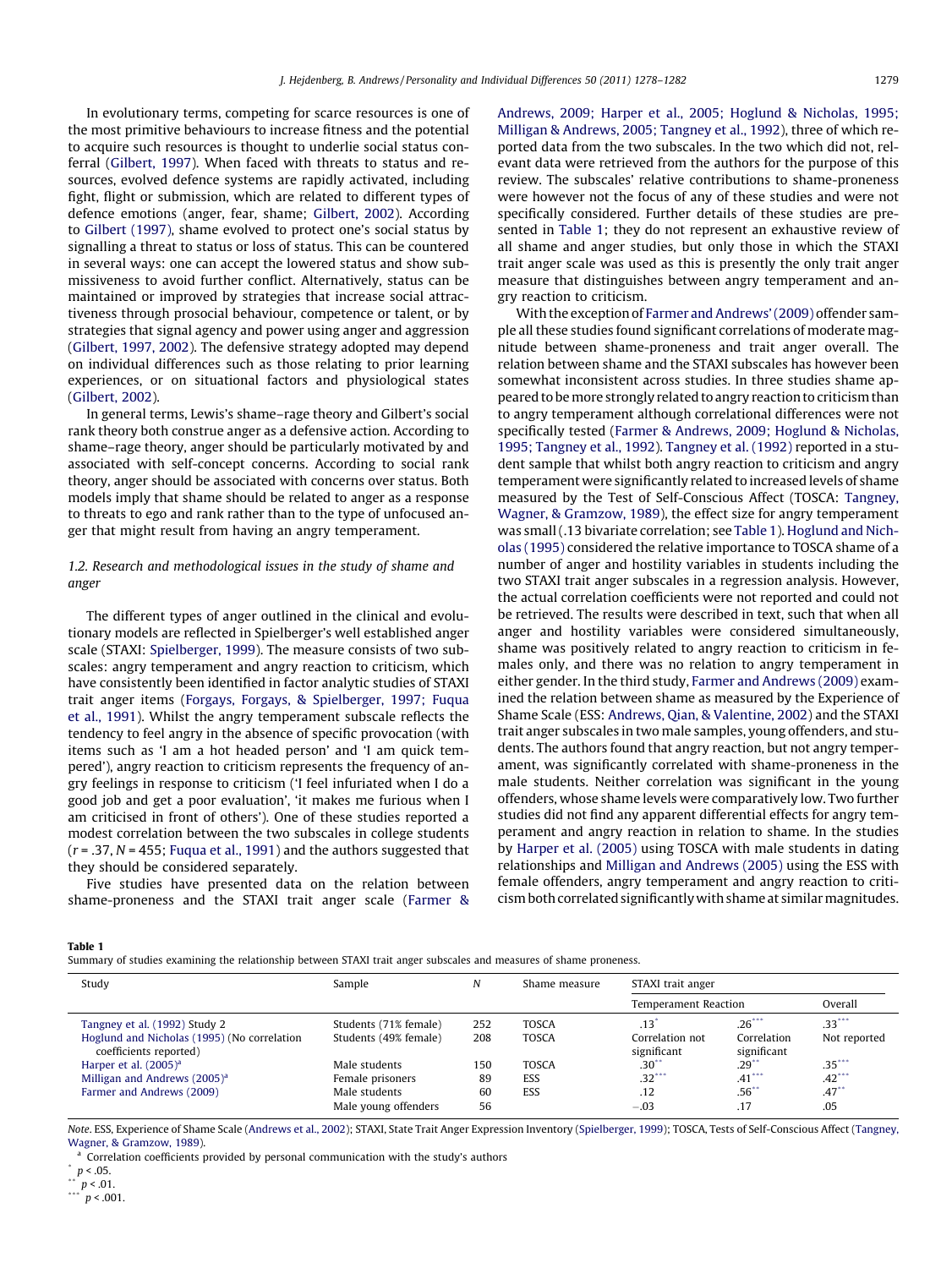In summary, the evidence for a differential relationship between shame and angry temperament and angry reaction has been inconsistent in existing studies. Although the results are somewhat tipped in favour of the primacy of anger in reaction to criticism, this differential has not so far been specifically hypothesised or formally tested.

The current study tests this differential using the ESS. The majority of studies have used the TOSCA to measure shame-proneness in relation to anger. TOSCA shame involves rating hypothetical scenarios of personal behaviour with the potential to induce shame on scales for responses defined as shame by the researchers. The ESS provides an alternative measure of shame-proneness that assesses not only behavioural shame but also additional sources of shame relating to personal characteristics ([Andrews et al., 2002](#page-4-0)). Previous studies using the ESS in relation to anger have used male students and male offenders ([Farmer & Andrews, 2009\)](#page-4-0) or female offenders only [\(Milligan & Andrews, 2005\)](#page-4-0). In the current study a 'normal' mixed sample of male and female college students was used. In particular, it was hypothesised that angry reaction to criticism would be significantly more strongly related to shame-proneness than angry temperament. Using multivariate analysis to take account of shared variance, it was also hypothesised that angry reaction would be independently related to shame, but in the absence of angry reaction, angry temperament would not make an independent contribution. A further aim was to investigate whether the strength of the observed relationships would be similar in both genders.

# 2. Method

#### 2.1. Participants

One hundred and eighty eight university students participated, of which 77 (41%) were male. One participant did not supply information on gender and was therefore excluded from analyses on gender. The age ranged from 18 to 27 years  $(M = 21.04, SD = 2.25)$ .

#### 2.2. Measures

#### 2.3.1. The Experience of Shame Scale

Shame proneness was measured with The Experience of Shame Scale (ESS; [Andrews et al., 2002](#page-4-0)), which consists of 25 items assessing eight areas of shame. Four domains comprise the characterological shame subscale and consist of shame regarding personal habits, manner with others, the sort of person one is and personal ability. Three areas of behavioural shame are assessed – shame about doing something wrong, saying something stupid and failing in competitive situations. The final subscale of bodily shame measures this single form of shame. Each of these eight types is assessed via questions tapping experiential, cognitive and behavioural elements. Each item is rated on a 4-point scale in response to how the participant has felt during the past year. The scale has good construct and discriminant validity and high internal consistency and test–retest reliability [\(Andrews et al., 2002\)](#page-4-0). The internal consistency (Cronbach's alpha) for the total ESS scale in the current study was .93, and for the subscales  $\alpha$  = .89 for characterological shame,  $\alpha$  = .88 for behavioural shame, and  $\alpha$  = .88 for bodily shame.

#### 2.3. State-Trait Anger Expression Inventory-2

The Trait Anger Scale (TAS) from the State Trait Anger Expression Inventory (STAXI-2; [Spielberger, 1999](#page-4-0)) was used to measure anger proneness. The scale consists of 10 items assessing the frequency and intensity of anger an individual tends to experience, with responses on a 4-point Likert scale. The TAS consists of two subscales, Angry Temperament (''I am a hot-headed person'') and Angry Reaction to Criticism (''It makes me furious when I am criticised in front of others''). [Deffenbacher et al. \(1996\)](#page-4-0) reported support for the scale's discriminant and convergent validity. The TAS scale had an internal consistency of .79 (Cronbach's alpha) in the current study, with  $\alpha$  = .68 for Angry Reaction to Criticism, and  $\alpha$  = .81 for Angry Temperament.

#### 2.4. Procedure

Participants were recruited on the college campus via posters, and face to face contacts, and were invited to either scheduled group testing sessions on campus or by arrangement. The voluntary nature of participation was stressed and informed consent obtained before the questionnaires were dispensed.

## 3. Results

#### 3.1. Descriptive statistics

The means and standard deviations of each scale and subscale are presented in Table 2. Females reported significantly more shame than males, mainly due to a difference in reported bodily shame, as well as a just significant difference on behavioural shame.

#### 3.2. Correlations between shame and anger variables

The zero-order correlations for the sample are presented in Table 3. No significant gender differences in correlation coefficients between the shame and anger variables were found, Zs ranged from 0 to 1.38, ns. If not otherwise mentioned, analyses were carried out on the whole sample.

There was a significant correlation between proneness to shame and trait anger as expected, with an effect size in the region of previous findings,  $r = .30$ ,  $p < .01$  (see also [Table 1](#page-1-0)). Both angry reaction to criticism and angry temperament were significantly related to the total shame score, however the correlation coefficient for total

# Table 2

Means and SD for STAXI trait anger and ESS Shame and their subscales.

|                   | Total sample<br>$N = 188$<br>M(SD) | Female<br>$N = 110$<br>M(SD) | Male<br>$N = 77$<br>M(SD) | t(185)    |
|-------------------|------------------------------------|------------------------------|---------------------------|-----------|
| Anger total       | 19.86 (4.54)                       | 19.75 (4.55)                 | 19.90 (4.49)              | 0.27      |
| Temperament       | 6.70(2.22)                         | 6.77(2.28)                   | 6.56(2.14)                | 0.59      |
| Reaction          | 9.70(2.37)                         | 9.64(2.35)                   | 9.74(2.38)                | 0.35      |
| Shame total       | 50.24 (14.34)                      | 52.68 (14.57)                | 46.77 (13.44)             | $2.92$ ** |
| Behavioural       | 19.59 (6.12)                       | 20.29 (6.09)                 | 18.62 (6.09)              | 1.99'     |
| Characterological | 21.89 (6.98)                       | 22.58 (7.38)                 | 20.87 (6.32)              | 1.51      |
| Bodily            | 8.77 (3.55)                        | 9.81(3.58)                   | 7.27(2.97)                | 5.25      |

 $\int_{a}^{b} p \le 0.05$ .

 $\sum_{n=1}^{n} p < 01.$ 

 $p < 001$ .

# Table 3

Zero-order correlations between STAXI trait anger, ESS shame and their subscales.

|                                                                                                             |                                                          |                                                | 3                                        |                      |          | 6   |  |
|-------------------------------------------------------------------------------------------------------------|----------------------------------------------------------|------------------------------------------------|------------------------------------------|----------------------|----------|-----|--|
| 1. Anger total<br>2. Temperament<br>3. Reaction<br>4. Shame total<br>5. Behavioural<br>6. Characterological | $.76***$<br>$.83***$<br>$.30**$<br>$.31***$<br>$27^{**}$ | $.36**$<br>$.17*$<br>$21$ <sup>**</sup><br>.12 | $.36**$<br>$.37**$<br>$31$ <sup>**</sup> | $.89***$<br>$.90***$ | $.69***$ |     |  |
| 7. Bodily                                                                                                   | .13                                                      | .07                                            | $17^{\circ}$                             | $72$ <sup>**</sup>   | $.50**$  | .51 |  |
| $ -$                                                                                                        |                                                          |                                                |                                          |                      |          |     |  |

 $p < .05$ .

 $p < .01$ .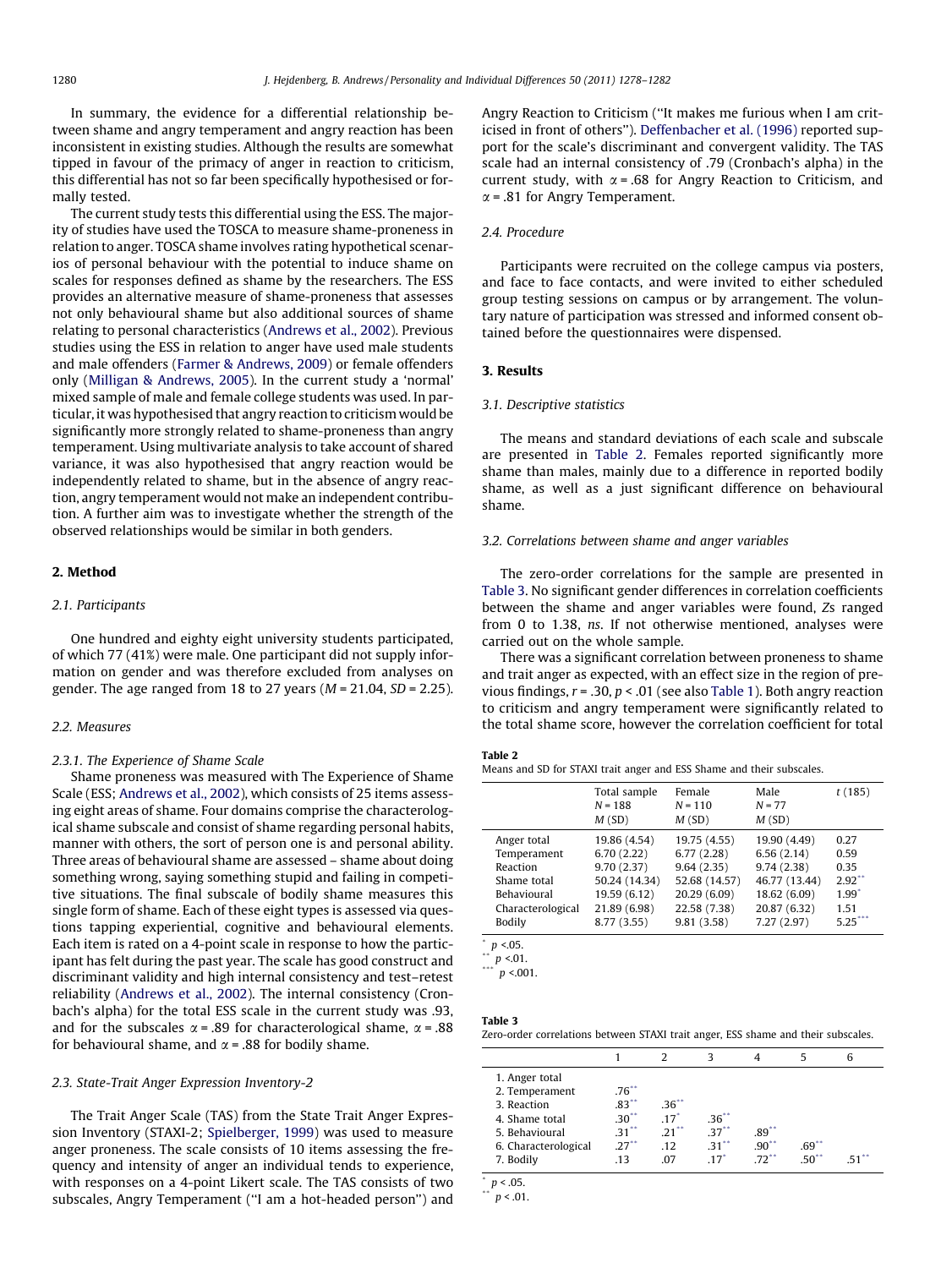shame and angry reaction to criticism  $(r = .36)$  was significantly higher than the correlation between shame and angry temperament  $(r = .17)$ ,  $t(185) = 2.44$ ,  $p < .05$ .

Both behavioural and characterological shame were significantly correlated with trait anger, but bodily shame was not. Bodily shame did however correlate significantly with the angry reaction subscale. Whilst angry temperament was significantly related to the total ESS shame score, it was significantly correlated only with behavioural shame. The correlation between angry temperament and behavioural shame was not significantly different to the correlation between angry temperament and characterological shame however,  $t$  (185) = 1.59, ns, or that between bodily shame and angry temperament, which just failed to reach significance, t  $(185) = 1.95$ , ns.

# 3.3. Relative contribution of angry temperament and angry reaction to criticism to shame

To examine the relationship between shame and the two anger subscales further, a multiple regression analysis was conducted. Total ESS shame score was included as the criterion variable with angry temperament and angry reaction to criticism as predictor variables. When both predictors were added, R for regression was significantly different from zero,  $R = .34$ ,  $F (2, 185) = 12.02$ , p < .001. Twelve percent of the variance in ESS shame scores could be accounted for by the predictors. Once both anger subscales were taken into account, only angry reaction to criticism significantly contributed to the variance in shame scores,  $\beta$  = .32, p < .001, adding an additional 9% to the variance over and above angry temperament,  $\beta$  = .04, p = .60. The analysis was repeated for males and females separately, and yielded similar results.

To more fully investigate whether the relationship between shame and angry reaction and temperament varied by gender, moderated regression analyses were carried out. Interaction terms were used to test the moderating effect of gender on shame and angry reaction and angry temperament in separate regression analyses. The interaction term was entered at the second step of analyses, and did not explain any additional variance in either anger subscale, F change  $(1, 183) = 0.16$ ,  $p = .69$ , F change  $(1, 183)$  = 1.28,  $p$  = .26, for angry temperament and angry reaction respectively).

#### 4. Discussion

The aim of the current study was to replicate previous findings of a relationship between questionnaire measures of shame- and anger-proneness, using the ESS, a measure which assesses different sources of shame, in a mixed gender sample. There was a positive correlation between shame and overall trait anger of a similar magnitude to that found in previous studies (e.g., [Harper et al.,](#page-4-0) [2005; Milligan & Andrews, 2005; Tangney et al., 1992](#page-4-0)). As predicted by theoretical models of the relationship [\(Gilbert, 1997,](#page-4-0) [2002; Lewis, 1971; Tangney & Dearing, 2002\)](#page-4-0), the results indicated that shame-proneness was significantly more strongly related to a tendency to become angry in response to criticism than to having an angry temperament. When angry temperament and angry reaction to criticism were considered together, only angry reaction showed a unique relationship to shame-proneness. This extends and adds weight to previous research by showing in a mixed sample that shame-proneness is related to a specific type of anger, namely that felt after provocation and perceived affronts. Furthermore, despite a significant gender difference on shame due to higher female levels of behavioural and bodily shame, the relationship between shame and anger was not affected by gender.

Differences in the strength of the relationship between shame and angry reaction and angry temperament have not previously been specifically tested or discussed within a theoretical framework. Nevertheless the findings are in line with three previous studies showing stronger correlations between shame and angry reaction than between shame and angry temperament [\(Farmer &](#page-4-0) [Andrews, 2009; Hoglund & Nicholas, 1995; Tangney et al., 1992\)](#page-4-0). Two other studies have however reported correlations of similar magnitude between shame and these anger factors ([Harper et al.,](#page-4-0) [2005; Milligan & Andrews, 2005](#page-4-0)). This may in part be due to the specific characteristics of the samples, as it is unlikely to be due to method variance given that different shame measures have produced similar patterns [\(Table 1](#page-1-0)). Milligan and Andrews' study involved female prisoners, who may be high in undifferentiated negative affect. In fact, angry reaction and angry temperament were particularly highly correlated in this sample  $(r = .53,$  Milligan & Andrews, personal communication), compared to the current sample ( $r = .36$ ), suggesting that this group has a less differentiated experience of their anger. It is unclear why Harper et al.'s sample of male students should be less differentiated in their experience of anger. However, in the absence of a formal test of the relative contribution of the anger factors to shame in these two studies, no conclusions can be drawn.

The findings support predictions derived from shame–rage theory and social rank theory of the relationship between shame and anger, as both models imply that shame should be related to anger as a response to threats to rank and ego, as opposed to a more unfocused hotheadedness. The current study offers a correlational perspective on the relationship between trait measures of shame and anger, and as such it does not reveal any causal relation. The finding is nevertheless consistent with the idea that feelings of shame may motivate defence strategies involving anger, as criticism and put-downs are typical triggers of shame, especially if the criticised individual accepts the negative evaluation or if an undesired aspect of the self has been revealed to others ([Gilbert,](#page-4-0) [1998\)](#page-4-0). Shame–rage theory and social rank theory propose that shame has a causal role in provoking anger in these situations of criticism and put-down. This could be investigated in a situational context, by exploring sequences of emotional responses to being put down, using interview methodology and facial expression coding.

Whilst angry reaction to criticism reflects a threat to social rank and ego as discussed above, it could also reflect public exposure of negative aspects of the self. This is implied in shame–rage and social rank theories but not made explicit. Research by Smith and colleagues supports this contention by demonstrating a close connection between public exposure and shame ([Smith,](#page-4-0) Webster, Parrot, & Eyre, 2002). Further support comes from a study by [Combs, Campbell, Jackson, and Smith \(2010\)](#page-4-0) who found that public exposure of a moral transgression resulted in heightened feelings of humiliation, anger, hostility and vengefulness. To the extent that the STAXI angry reaction to criticism subscale represents attempts of condemnation in front of an audience, this may also contribute to the explanation of its unique relationship with shame.

In contrast to anger about how one is viewed and treated by others, angry temperament in the absence of an angry reaction to criticism may be a somewhat different construct, representing a more indeterminate hotheadedness unrelated to shame. Some aspects of anger are likely to be temperamental and innate ([Caspi,](#page-4-0) [1998\)](#page-4-0) and studies have shown a hereditary component of anger and aggression [\(Brendgen, Vitaro, Boivin, Dionne, & Perusse,](#page-4-0) [2006](#page-4-0)). Furthermore, gene studies have indicated that the tendency to experience unprovoked anger is associated with specific allele variations, while angry arousal in response to real or perceived ill-treatment is not [\(Manuck et al., 1999\)](#page-4-0). It is therefore possible that the predisposition to unprovoked anger may represent a more